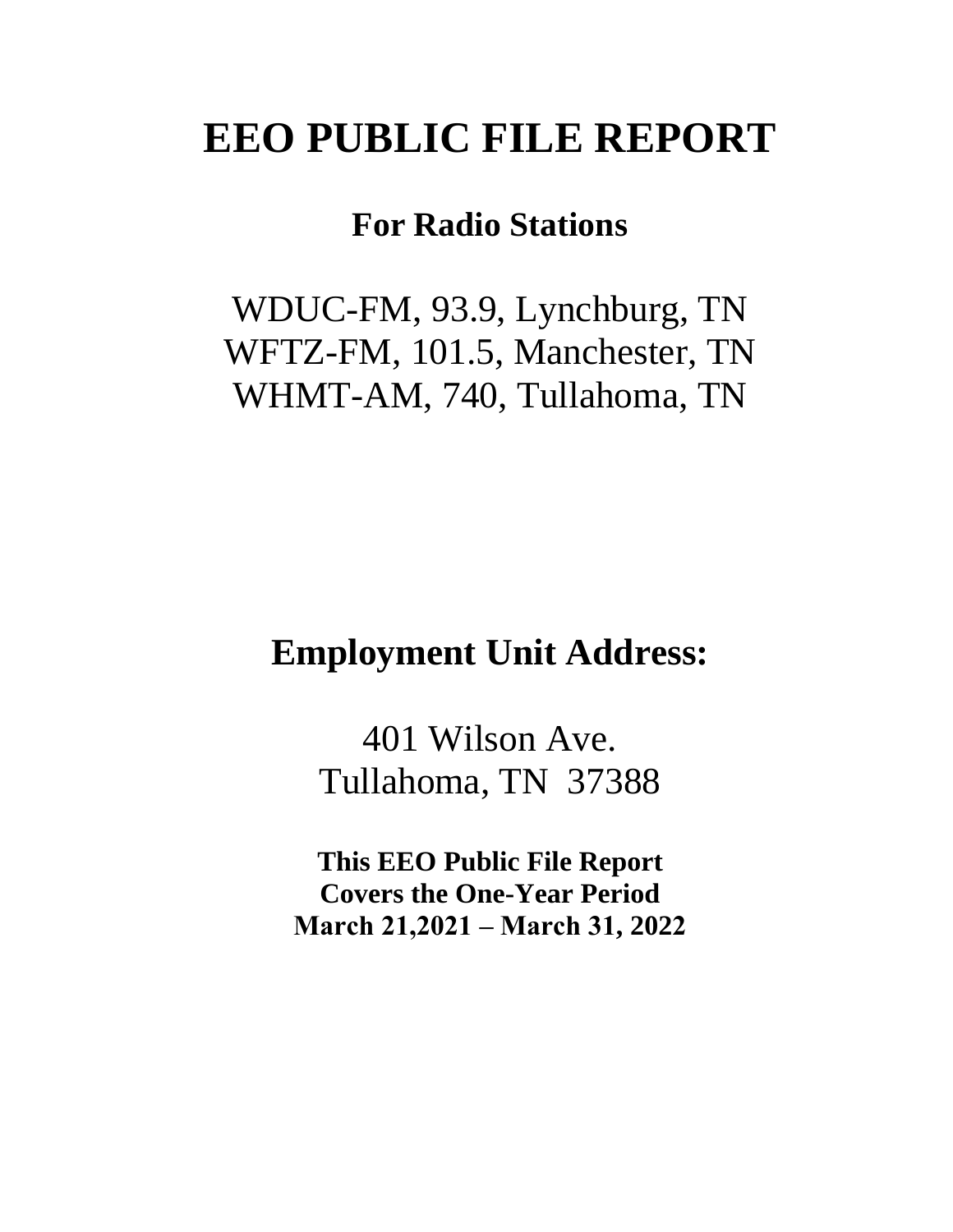This EEO Public File Report is filed in each Stations public inspection file pursuant to Section 73.2080(c) (6) of the Federal Communications Commission's ("FCC") rules.

During this one-year period ending March 31, 2022, the stations filled the following full-time vacancies: PROMOTIONS – 1 MARKETING ASSISTANT-1 GENERAL MANAGER- 1

The station interviewed a total of 5 people for all full-time vacancies during the period covered in this report.

The following are the recruitment sources used during the period covered in this report and the cumulative number of interviewees referred by each.

| <b>Recruitment Source</b>                                                                         | <b>Address</b>                                        | Contact                           | # Referred<br>by Source | Notification<br>request? |
|---------------------------------------------------------------------------------------------------|-------------------------------------------------------|-----------------------------------|-------------------------|--------------------------|
| MOTLOW STATE COMMUNITY<br><b>COLLEGE - MCMINNVILLE</b>                                            | 225 CADILLAC LN,<br>MCMINNVILLE, TN 37110             | <b>THERESA</b><br><b>SHEPPARD</b> | $\Omega$                | N <sub>O</sub>           |
| MOTLOW STATE COMMUNITY<br><b>COLLEGE - TULLAHOMA</b>                                              | 6015 LEDFORD MILL RD,<br>TULLAHOMA, TN 37388          | <b>THERESA</b><br><b>SHEPPARD</b> | $\overline{0}$          | NO                       |
| MIDDLE TENNESSEE STATE<br><b>UNIVERSITY</b>                                                       | 1301 EAST MAIN ST,<br>MURFREESBORO, TN 37132          | <b>GREG PITTS</b>                 | $\overline{0}$          | NO                       |
| <b>BOWMAN EMPLOYEE</b><br><b>INTERNAL REFERRALS</b>                                               | 401 WILSON AVE,<br>TULLAHOMA, TN 37388                | PETE BOWMAN                       | 1                       | NO                       |
| ALLACCESS.COM                                                                                     | 24995 P.C.H. C303<br>MALIBU, CA 90265                 | <b>SHAWN</b><br><b>ALEXANDER</b>  |                         | NO                       |
| FACEBOOK.COM<br>(SPONSORED JOB)                                                                   |                                                       |                                   | $\Omega$                | NO                       |
| TENNESSEE TECHNOLOGY CENTEI<br><b>SHELBYVILLE</b>                                                 | 1405 MADISON ST,<br>SHELBYVILLE, TN 37160             |                                   | $\Omega$                | NO                       |
| TENNESSEE TECH UNIVERSITY                                                                         | 1 WILLIAM L. JONES DR,<br>COOKVILLE, TN 38505         |                                   | $\boldsymbol{0}$        | NO                       |
| TENNESSEE ASSOCIATION OF<br><b>BROADCASTERS</b>                                                   | 2 INTERNATIONAL PLZ, STE. 902,<br>NASHVILLE, TN 37217 | <b>BRENDA HEIDT</b>               | $\Omega$                | N <sub>O</sub>           |
| WWW.BOWMAN.MEDIA                                                                                  | 401 WILSON AVE,<br>TULLAHOMA, TN 37388                | PETE BOWMAN                       | $\overline{0}$          | NO                       |
| <b>STATION WEBSITES</b><br>WWW.939THEDUCK.COM<br>WWW.ROOSTER1015.COM<br>WWW.WHISKEYCOUNTRYRADIO.C | 401 WILSON AVE,<br>TULLAHOMA, TN 37388                | PETE BOWMAN                       | $\Omega$                | NO                       |
| WWW.GREENDOORJOBS.COM                                                                             | 401 WILSON AVE,<br>TULLAHOMA, TN 37388                | PETE BOWMAN                       | $\mathbf{0}$            | NO                       |
| <b>BOWMAN BROADCASTING ON-AIR</b><br>(WDUC, WFTZ, WHMT, W286BG,<br><b>W240EF)</b>                 | 401 WILSON AVE,<br>TULLAHOMA, TN 37388                | PETE BOWMN                        | $\overline{0}$          | N <sub>O</sub>           |
| TULLAHOMA AREA CHAMBER OF<br><b>COMMERCE</b>                                                      | 135 W. LINCOLN ST,<br>TULLAHOMA, TN 37388             | <b>HOPE SARTAIN</b>               | $\overline{0}$          | NO                       |
| MANCHESTER CHAMBER OF<br><b>COMMERCE</b>                                                          | 110 E MAIN ST,<br>MANCHESTER, TN 37355                | <b>KATY RIDDLE</b>                | $\overline{0}$          | NO                       |
| <b>INDEED.COM</b><br>(SPONSORED JOB)                                                              | WWW.INDEED.COM                                        |                                   | $\overline{4}$          | NO                       |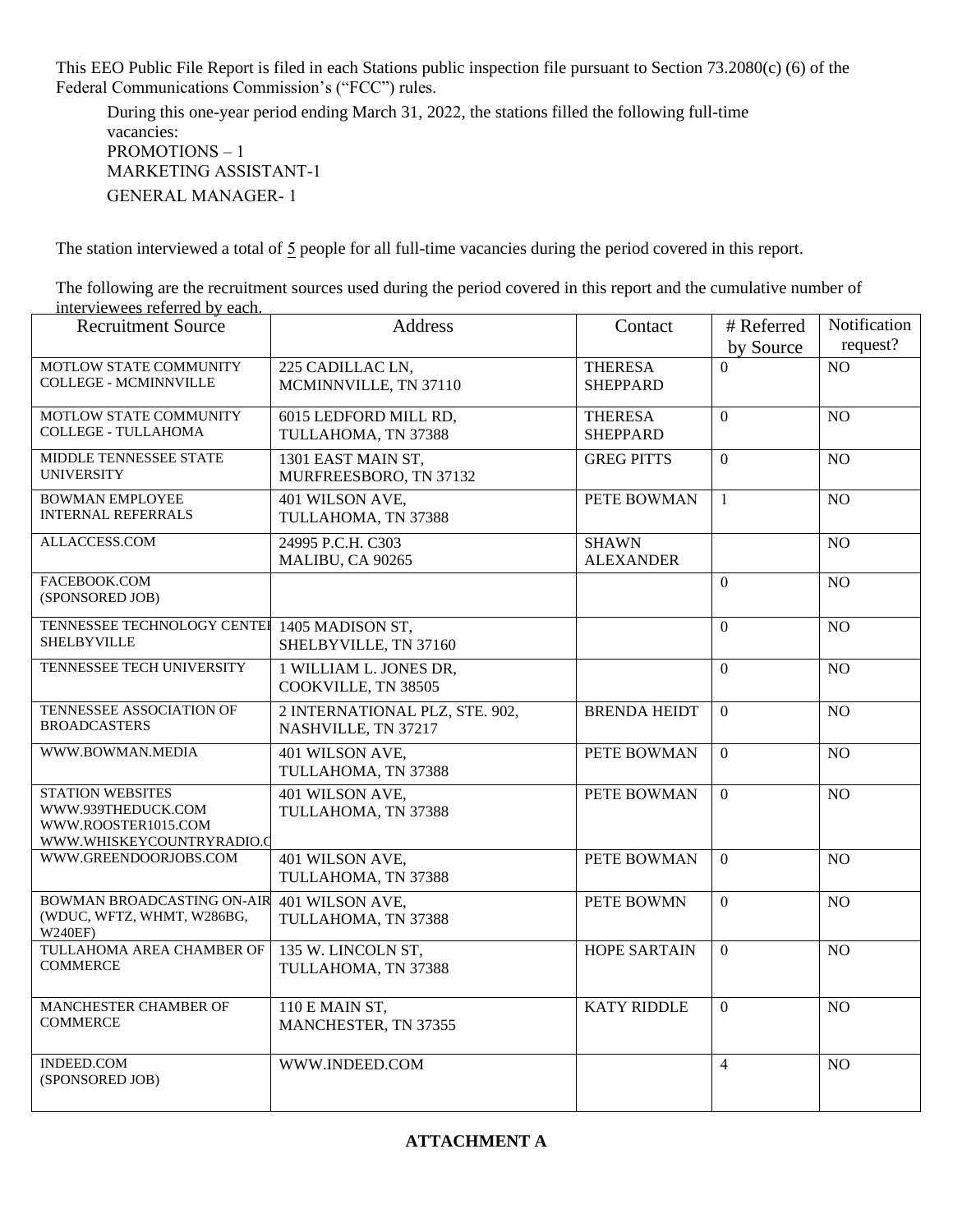### EEO INFORMATION FOR FULL-TIME VACANCIES

Attachment A contains the following information for each full-time vacancy

- 1. The recruitment source(s) used to fill each vacancy, identified by name, address, contact person and telephone number
- 2. The recruitment source that referred the hiree for each full-time vacancy
- 3. The total number of persons interviewed for each full-time vacancy; and
- 4 The total number of interviewees referred by each recruitment source used in connection with each vacancy

Attachment B contains a list and brief description of menu option activities undertaken pursuant to the FCC's EEO rules during the time period covered by this report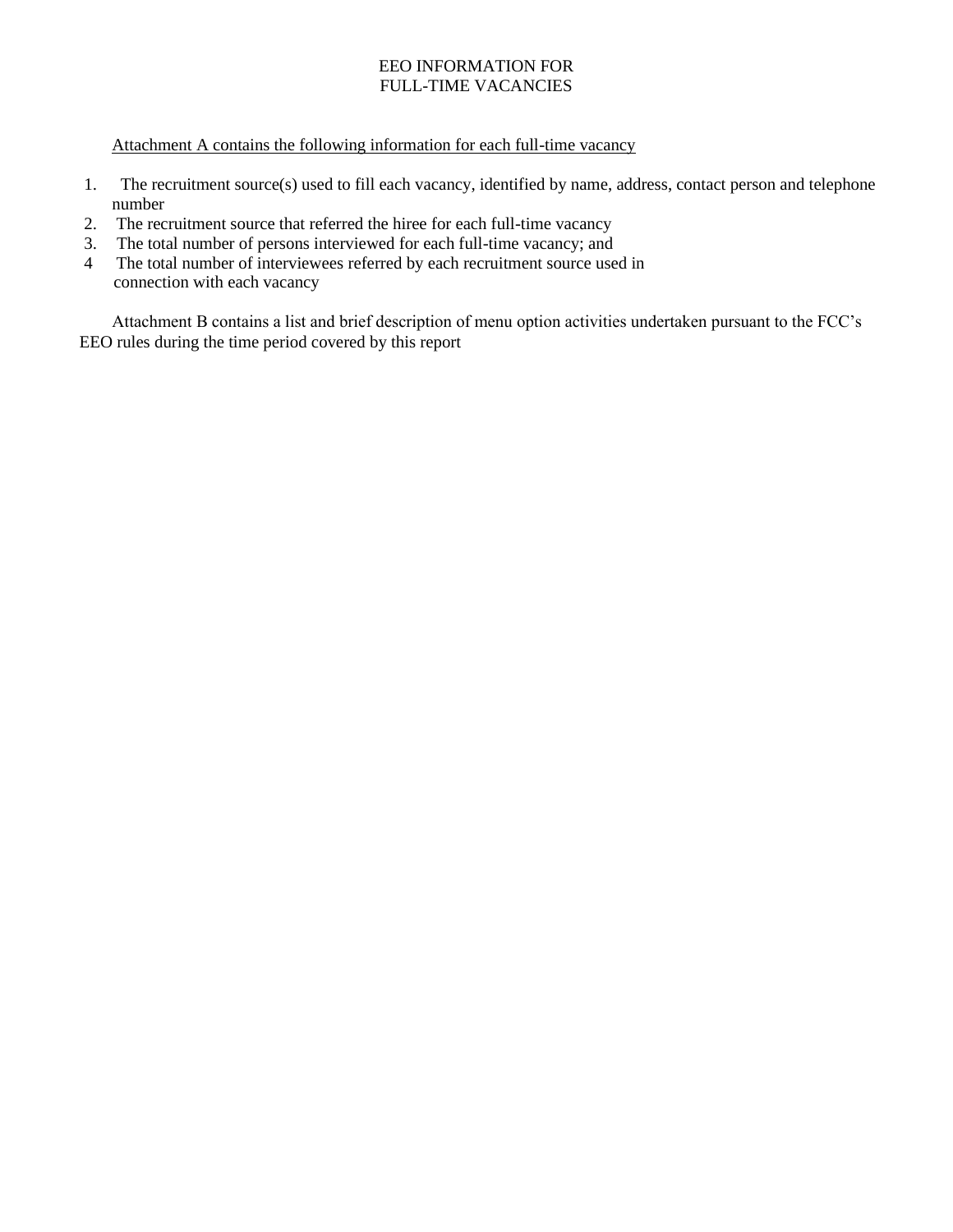## **FULL-TIME VACANCY EEO INFORMATION**

**Date Vacancy Opened: 5/1/2021**

**Date Vacancy Filled: 05/14/2021**

#### **Job Title of Vacancy: PROMOTIONS** – **POSITION** #1 **Recruitment source that referred the Hire: INDEED**

**Total Number of Persons Interviewed for the Vacancy: 3**

**Total Number Hired: 1** 

**Recruitment Sources Used to Fill the Vacancy**

| NAME OF RECRUITMENT SOURCE                | <b>ADDRESS</b>                 | <b>CONTACT PERSON</b>  | <b>PHONE NUMBER</b> | <b>TOTAL # OF</b><br><b>INTERVIEWED</b> | <b>REQUEST</b><br><b>NOTIFICATION</b> |
|-------------------------------------------|--------------------------------|------------------------|---------------------|-----------------------------------------|---------------------------------------|
| MOTLOW STATE COMMUNITY                    | 225 CADILLAC LN,               | THERESA SHEPPARD       | 814-472-3000        | $\Omega$                                | N <sub>O</sub>                        |
| <b>COLLEGE - MCMINNVILLE</b>              | MCMINNVILLE, TN 37110          |                        |                     |                                         |                                       |
| MOTLOW STATE COMMUNITY                    | 6015 LEDFORD MILL RD.          | THERESA SHEPPARD       | 814-255-8200        | $\Omega$                                | NO                                    |
| <b>COLLEGE - TULLAHOMA</b>                | TULLAHOMA, TN 37388            |                        |                     |                                         |                                       |
| MIDDLE TENNESSEE STATE                    | 1301 EAST MAIN ST.             | <b>GREG PITTS</b>      | 301-784-5000        | $\Omega$                                | NO                                    |
| <b>UNIVERSITY</b>                         | MURFREESBORO, TN 37132         |                        |                     |                                         |                                       |
| <b>BOWMAN EMPLOYEE</b>                    | 401 WILSON AVE,                | <b>JOE ABRAHAM</b>     | 814-536-3536        | $\theta$                                | NO                                    |
| <b>INTERNAL REFERRALS</b>                 | TULLAHOMA, TN 37388            |                        |                     |                                         |                                       |
| ALLACCESS.COM                             | 24995 P.C.H. C303              | <b>SHAWN ALEXANDER</b> | 814-533-2493        | $\Omega$                                | N <sub>O</sub>                        |
|                                           | MALIBU, CA 90265               |                        |                     |                                         |                                       |
| FACEBOOK.COM (SPONSORED JOB)              |                                |                        | 814-536-5169        | $\Omega$                                | NO.                                   |
| TENNESSEE TECHNOLOGY CENTER,              | 1405 MADISON ST,               |                        | 814-262-9665        | $\Omega$                                | NO                                    |
| <b>SHELBYVILLE</b>                        | SHELBYVILLE, TN 37160          |                        |                     |                                         |                                       |
| TENNESSEE TECH UNIVERSITY                 | 1 WILLIAM L. JONES DR,         |                        | 814-886-6512        | $\Omega$                                | NO                                    |
|                                           | COOKVILLE, TN 38505            |                        |                     |                                         |                                       |
| TENNESSEE ASSOCIATION OF                  | 2 INTERNATIONAL PLZ, STE. 902, | <b>BRENDA HEIDT</b>    | 724-847-6636        | $\Omega$                                | N <sub>O</sub>                        |
| <b>BROADCASTERS</b>                       | NASHVILLE, TN 37217            |                        |                     |                                         |                                       |
| WWW.BOWMAN.MEDIA                          | 401 WILSON AVE,                | <b>JOE ABRAHAM</b>     | 814-255-6105        | $\Omega$                                | NO.                                   |
|                                           | TULLAHOMA, TN 37388            |                        |                     |                                         |                                       |
| <b>STATION WEBSITES</b>                   | 401 WILSON AVE,                | <b>JOE ABRAHAM</b>     | 814-255-9593        | $\Omega$                                | NO                                    |
| WWW.939THEDUCK.COM<br>WWW.ROOSTER1015.COM | TULLAHOMA, TN 37388            |                        |                     |                                         |                                       |
| WWW.WHISKEYCOUNTRYRADIO.COM               |                                |                        |                     |                                         |                                       |
| WWW.GREENDOORJOBS.COM                     | 401 WILSON AVE,                | <b>JOE ABRAHAM</b>     | $814 - 254 - 1468$  | $\Omega$                                | N <sub>O</sub>                        |
|                                           | TULLAHOMA, TN 37388            |                        |                     |                                         |                                       |
| <b>BOWMAN BROADCASTING ON-AIR</b>         | 401 WILSON AVE,                | <b>JOE ABRAHAM</b>     | 814-255-4186        | $\Omega$                                | NO                                    |
| (WDUC, WFTZ, WHMT, W286BG, W240EF)        | TULLAHOMA, TN 37388            |                        |                     |                                         |                                       |
| TULLAHOMA AREA CHAMBER OF                 | 135 W. LINCOLN ST,             | <b>HOPE SARTAIN</b>    | 814-255-4186        | $\theta$                                | NO                                    |
| <b>COMMERCE</b>                           | TULLAHOMA, TN 37388            |                        |                     |                                         |                                       |
| MANCHESTER CHAMBER OF                     | 110 E MAIN ST,                 | <b>KATY RIDDLE</b>     | $(931) 728 - 7635$  | $\Omega$                                | NO                                    |
| <b>COMMERCE</b>                           | MANCHESTER, TN 37355           |                        |                     |                                         |                                       |
| <b>INDEED.COM</b>                         |                                |                        |                     | 3                                       | NO                                    |
| (SPONSORED JOB)                           |                                |                        |                     |                                         |                                       |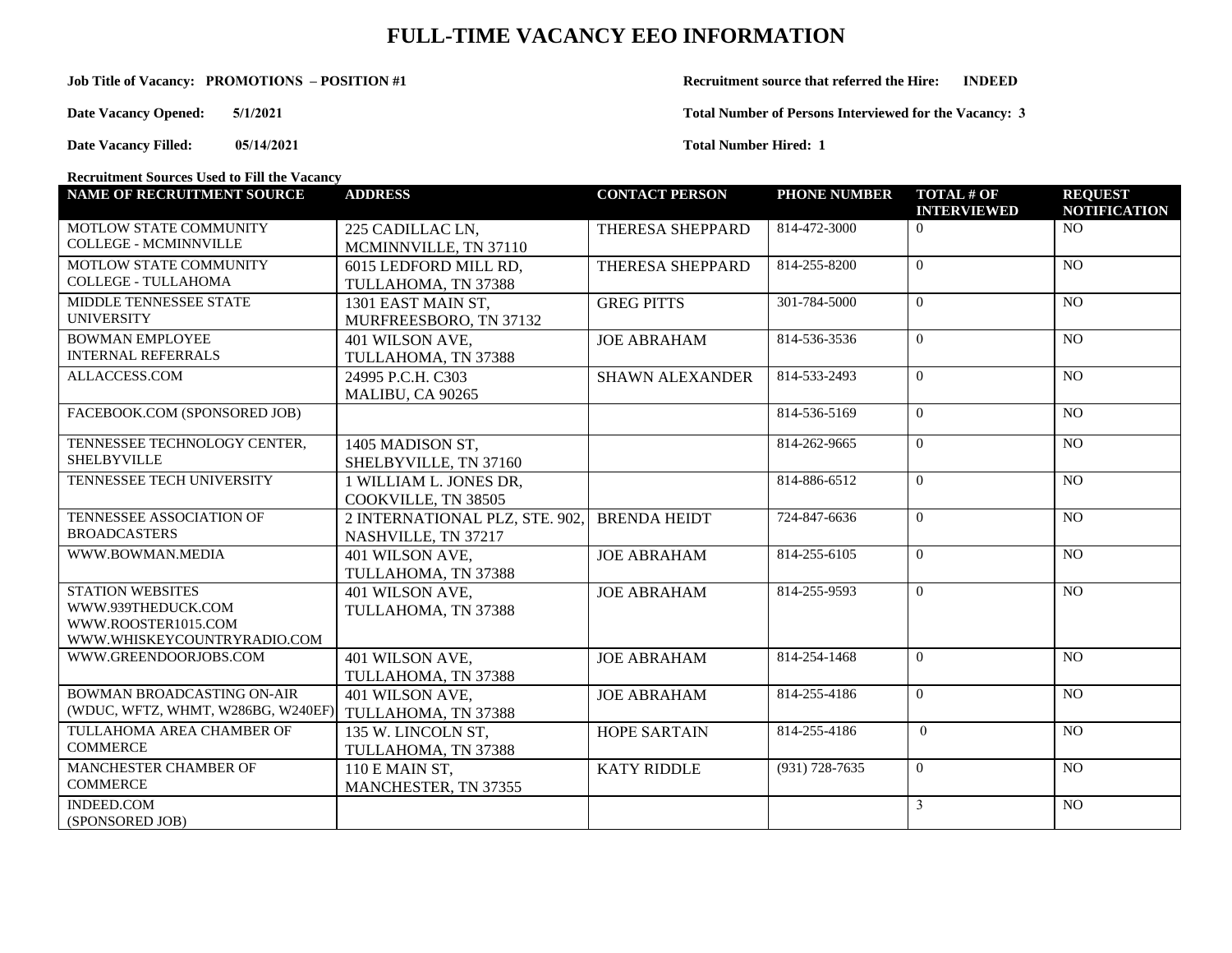## **FULL-TIME VACANCY EEO INFORMATION**

#### **Job Title of Vacancy: GENERAL MANAGER – POSITION #2 Recruitment source that referred the Hire: IN HOUSE**

**Date Vacancy Opened: 6/3/2021**

**Date Vacancy Filled: 7/1/2021**

Total Number of Persons Interviewed for the Vacancy: 1

Total Number Hired: 1

**Recruitment Sources Used to Fill the Vacancy**

| <b>NAME OF RECRUITMENT SOURCE</b>                                                                   | <b>ADDRESS</b>                                        | <b>CONTACT PERSON</b>  | <b>PHONE NUMBER</b> | <b>TOTAL # OF</b><br><b>INTERVIEWED</b> | <b>REQUEST</b><br><b>NOTIFICATION</b> |
|-----------------------------------------------------------------------------------------------------|-------------------------------------------------------|------------------------|---------------------|-----------------------------------------|---------------------------------------|
| MOTLOW STATE COMMUNITY<br><b>COLLEGE - MCMINNVILLE</b>                                              | 225 CADILLAC LN,<br>MCMINNVILLE, TN 37110             | THERESA SHEPPARD       | 814-472-3000        | $\Omega$                                | NO.                                   |
| MOTLOW STATE COMMUNITY<br><b>COLLEGE - TULLAHOMA</b>                                                | 6015 LEDFORD MILL RD,<br>TULLAHOMA, TN 37388          | THERESA SHEPPARD       | 814-255-8200        | $\theta$                                | NO                                    |
| MIDDLE TENNESSEE STATE<br><b>UNIVERSITY</b>                                                         | 1301 EAST MAIN ST.<br>MURFREESBORO, TN 37132          | <b>GREG PITTS</b>      | 301-784-5000        | $\theta$                                | $\overline{NO}$                       |
| <b>BOWMAN EMPLOYEE</b><br><b>INTERNAL REFERRALS</b>                                                 | 401 WILSON AVE,<br>TULLAHOMA, TN 37388                | PETE BOWMAN            | 814-536-3536        |                                         | NO                                    |
| ALLACCESS.COM                                                                                       | 24995 P.C.H. C303<br>MALIBU, CA 90265                 | <b>SHAWN ALEXANDER</b> | 814-533-2493        | $\theta$                                | NO                                    |
| FACEBOOK.COM (SPONSORED JOB)                                                                        |                                                       |                        | 814-536-5169        | $\theta$                                | NO.                                   |
| TENNESSEE TECHNOLOGY CENTER,<br><b>SHELBYVILLE</b>                                                  | 1405 MADISON ST,<br>SHELBYVILLE, TN 37160             |                        | 814-262-9665        | $\theta$                                | NO                                    |
| TENNESSEE TECH UNIVERSITY                                                                           | 1 WILLIAM L. JONES DR,<br>COOKVILLE, TN 38505         |                        | 814-886-6512        | $\theta$                                | NO                                    |
| TENNESSEE ASSOCIATION OF<br><b>BROADCASTERS</b>                                                     | 2 INTERNATIONAL PLZ, STE. 902,<br>NASHVILLE, TN 37217 | <b>BRENDA HEIDT</b>    | 724-847-6636        | $\theta$                                | NO                                    |
| WWW.BOWMAN.MEDIA                                                                                    | 401 WILSON AVE,<br>TULLAHOMA, TN 37388                | <b>JOE ABRAHAM</b>     | 814-255-6105        | $\Omega$                                | NO                                    |
| <b>STATION WEBSITES</b><br>WWW.939THEDUCK.COM<br>WWW.ROOSTER1015.COM<br>WWW.WHISKEYCOUNTRYRADIO.COM | 401 WILSON AVE,<br>TULLAHOMA, TN 37388                | <b>JOE ABRAHAM</b>     | 814-255-9593        | $\theta$                                | NO                                    |
| WWW.GREENDOORJOBS.COM                                                                               | 401 WILSON AVE,<br>TULLAHOMA, TN 37388                | <b>JOE ABRAHAM</b>     | $814 - 254 - 1468$  | $\Omega$                                | NO                                    |
| BOWMAN BROADCASTING ON-AIR<br>(WDUC, WFTZ, WHMT, W286BG, W240EF)                                    | 401 WILSON AVE,<br>TULLAHOMA, TN 37388                | <b>JOE ABRAHAM</b>     | 814-255-4186        | $\theta$                                | NO                                    |
| TULLAHOMA AREA CHAMBER OF<br><b>COMMERCE</b>                                                        | 135 W. LINCOLN ST,<br>TULLAHOMA, TN 37388             | <b>HOPE SARTAIN</b>    | 814-255-4186        | $\Omega$                                | N <sub>O</sub>                        |
| MANCHESTER CHAMBER OF<br><b>COMMERCE</b>                                                            | 110 E MAIN ST,<br>MANCHESTER, TN 37355                | <b>KATY RIDDLE</b>     | $(931) 728 - 7635$  | $\theta$                                | N <sub>O</sub>                        |
| <b>INDEED.COM</b><br>(SPONSORED JOB)                                                                |                                                       |                        |                     | $\theta$                                | NO                                    |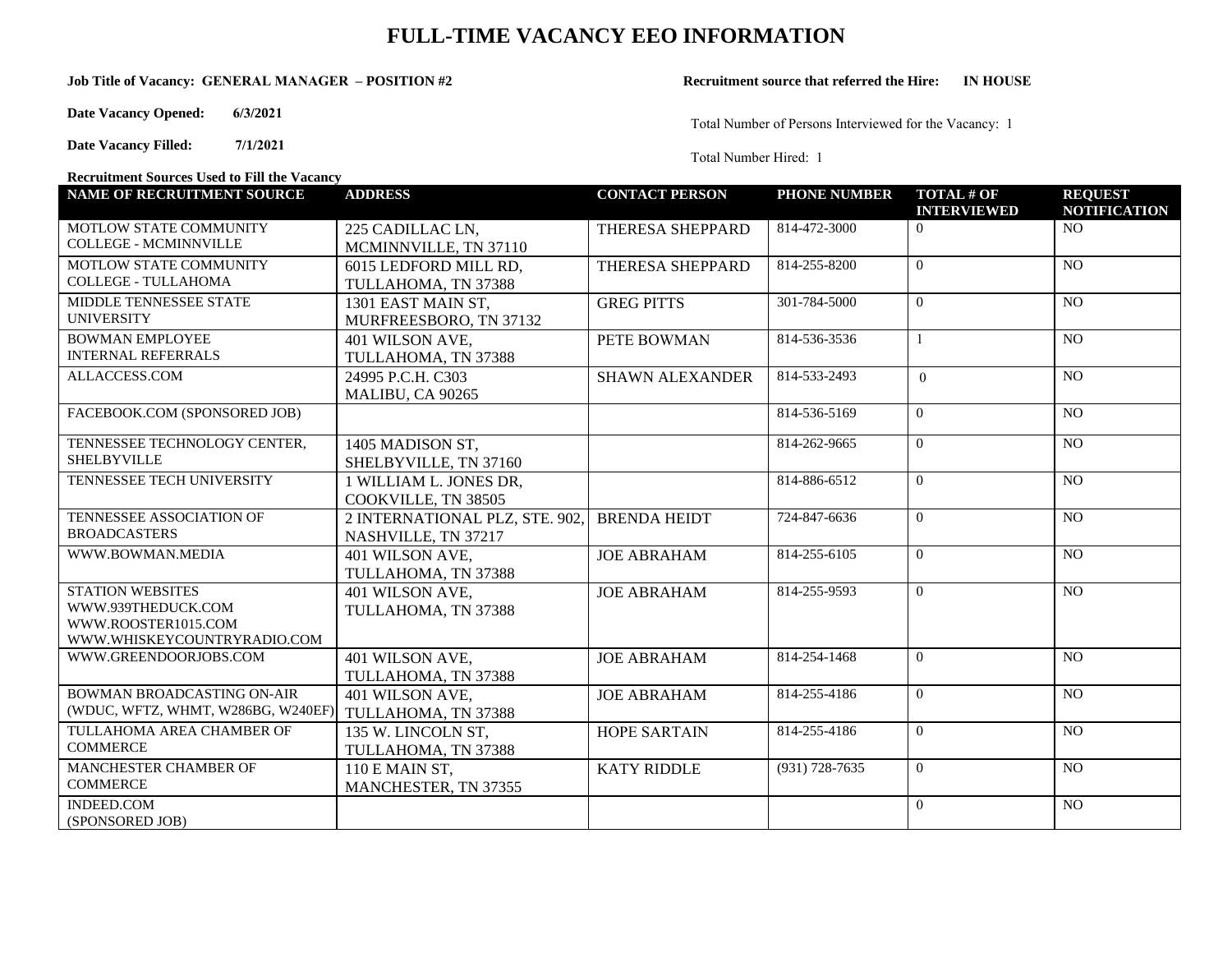## **FULL-TIME VACANCY EEO INFORMATION**

#### **Job Title of Vacancy: MARKETING ASSISTANT – POSITION #3 Recruitment source that referred the Hire: INDEED**

**Date Vacancy Opened:** 12/1/21

**Date Vacancy Filled: 1/01/2022**

**Total Number of Persons Interviewed for the Vacancy: 1**

**Total Number Hired: 1** 

**Recruitment Sources Used to Fill the Vacancy**

| <b>NAME OF RECRUITMENT SOURCE</b>             | <b>ADDRESS</b>                 | <b>CONTACT PERSON</b>  | <b>PHONE NUMBER</b> | <b>TOTAL # OF</b><br><b>INTERVIEWED</b> | <b>REQUEST</b><br><b>NOTIFICATION</b> |
|-----------------------------------------------|--------------------------------|------------------------|---------------------|-----------------------------------------|---------------------------------------|
| MOTLOW STATE COMMUNITY                        | 225 CADILLAC LN,               | THERESA SHEPPARD       | 814-472-3000        | $\Omega$                                | N <sub>O</sub>                        |
| <b>COLLEGE - MCMINNVILLE</b>                  | MCMINNVILLE, TN 37110          |                        |                     |                                         |                                       |
| MOTLOW STATE COMMUNITY                        | 6015 LEDFORD MILL RD,          | THERESA SHEPPARD       | 814-255-8200        | $\Omega$                                | NO                                    |
| <b>COLLEGE - TULLAHOMA</b>                    | TULLAHOMA, TN 37388            |                        |                     |                                         |                                       |
| MIDDLE TENNESSEE STATE                        | 1301 EAST MAIN ST.             | <b>GREG PITTS</b>      | 301-784-5000        | $\Omega$                                | NO                                    |
| <b>UNIVERSITY</b>                             | MURFREESBORO, TN 37132         |                        |                     |                                         |                                       |
| <b>BOWMAN EMPLOYEE</b>                        | 401 WILSON AVE,                | <b>JOE ABRAHAM</b>     | 814-536-3536        | $\Omega$                                | NO                                    |
| <b>INTERNAL REFERRALS</b>                     | TULLAHOMA, TN 37388            |                        |                     |                                         |                                       |
| ALLACCESS.COM                                 | 24995 P.C.H. C303              | <b>SHAWN ALEXANDER</b> | 814-533-2493        | $\Omega$                                | N <sub>O</sub>                        |
|                                               | MALIBU, CA 90265               |                        |                     |                                         |                                       |
| FACEBOOK.COM (SPONSORED JOB)                  |                                |                        | 814-536-5169        | $\Omega$                                | NO.                                   |
| TENNESSEE TECHNOLOGY CENTER,                  | 1405 MADISON ST,               |                        | 814-262-9665        | $\Omega$                                | NO                                    |
| <b>SHELBYVILLE</b>                            | SHELBYVILLE, TN 37160          |                        |                     |                                         |                                       |
| TENNESSEE TECH UNIVERSITY                     | 1 WILLIAM L. JONES DR,         |                        | 814-886-6512        | $\Omega$                                | NO                                    |
|                                               | COOKVILLE, TN 38505            |                        |                     |                                         |                                       |
| TENNESSEE ASSOCIATION OF                      | 2 INTERNATIONAL PLZ, STE. 902. | <b>BRENDA HEIDT</b>    | 724-847-6636        | $\Omega$                                | N <sub>O</sub>                        |
| <b>BROADCASTERS</b>                           | NASHVILLE, TN 37217            |                        |                     |                                         |                                       |
| WWW.BOWMAN.MEDIA                              | 401 WILSON AVE,                | <b>JOE ABRAHAM</b>     | 814-255-6105        | $\Omega$                                | NO.                                   |
|                                               | TULLAHOMA, TN 37388            |                        |                     |                                         |                                       |
| <b>STATION WEBSITES</b><br>WWW.939THEDUCK.COM | 401 WILSON AVE,                | <b>JOE ABRAHAM</b>     | 814-255-9593        | $\Omega$                                | NO                                    |
| WWW.ROOSTER1015.COM                           | TULLAHOMA, TN 37388            |                        |                     |                                         |                                       |
| WWW.WHISKEYCOUNTRYRADIO.COM                   |                                |                        |                     |                                         |                                       |
| WWW.GREENDOORJOBS.COM                         | 401 WILSON AVE,                | <b>JOE ABRAHAM</b>     | 814-254-1468        | $\Omega$                                | N <sub>O</sub>                        |
|                                               | TULLAHOMA, TN 37388            |                        |                     |                                         |                                       |
| BOWMAN BROADCASTING ON-AIR                    | 401 WILSON AVE,                | <b>JOE ABRAHAM</b>     | 814-255-4186        | $\theta$                                | NO                                    |
| (WDUC, WFTZ, WHMT, W286BG, W240EF)            | TULLAHOMA, TN 37388            |                        |                     |                                         |                                       |
| TULLAHOMA AREA CHAMBER OF                     | 135 W. LINCOLN ST,             | <b>HOPE SARTAIN</b>    | 814-255-4186        | $\Omega$                                | N <sub>O</sub>                        |
| <b>COMMERCE</b>                               | TULLAHOMA, TN 37388            |                        |                     |                                         |                                       |
| MANCHESTER CHAMBER OF                         | 110 E MAIN ST,                 | <b>KATY RIDDLE</b>     | $(931) 728 - 7635$  | $\Omega$                                | NO                                    |
| <b>COMMERCE</b>                               | MANCHESTER, TN 37355           |                        |                     |                                         |                                       |
| <b>INDEED.COM</b><br>(SPONSORED JOB)          |                                |                        |                     |                                         | NO                                    |
|                                               |                                |                        |                     |                                         |                                       |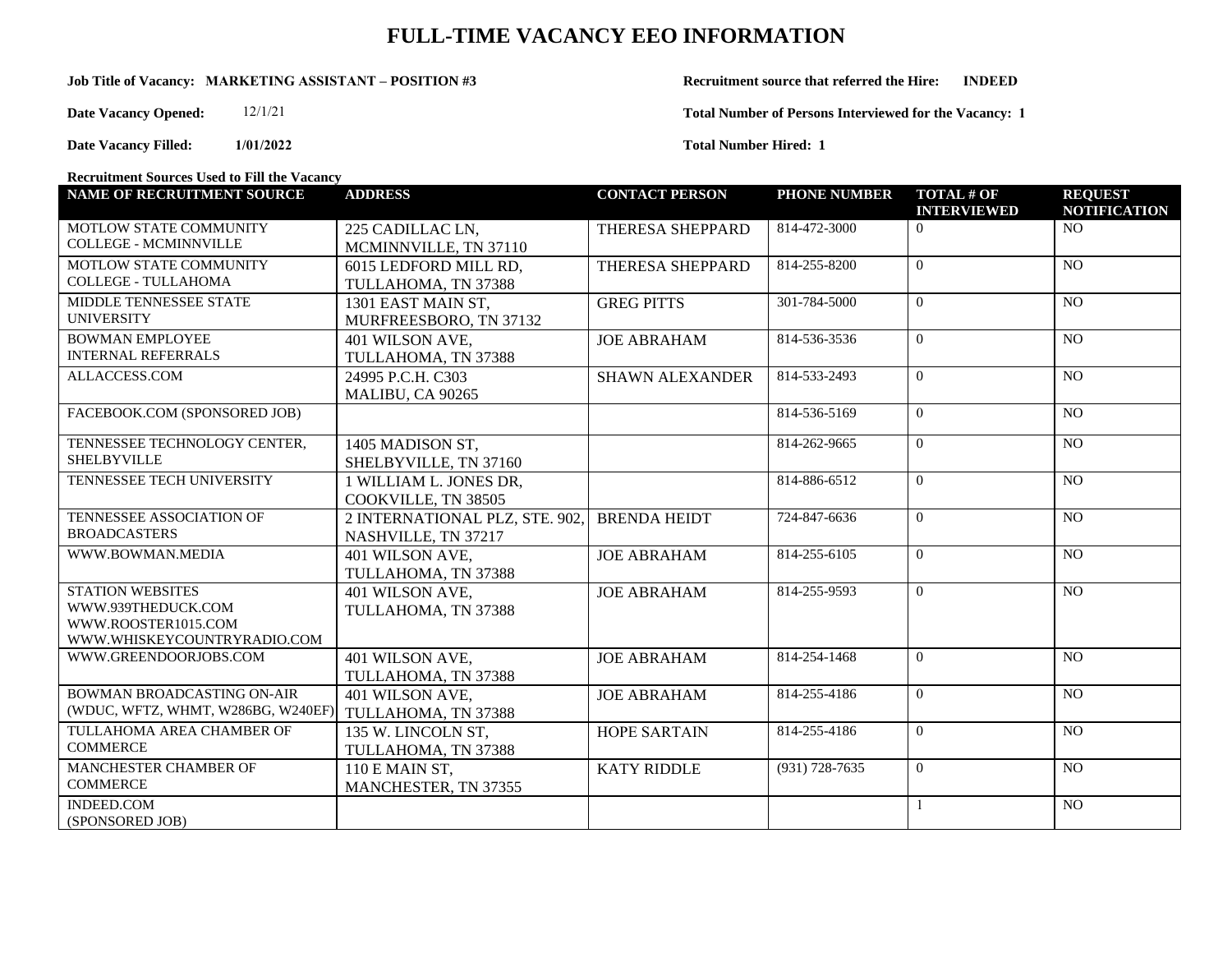# Attachment B

Attachment B contains a list and brief description of menu option activities undertaken pursuant to the FCC's EEO rules during the time period covered by this report. The stations have engaged in the following outreach activities:

| <b>INTERNSHIP PROGRAM</b>            | Ongoing internship<br>program with Motlow<br><b>Community College</b>                   |                                                                                                                                                                                 |
|--------------------------------------|-----------------------------------------------------------------------------------------|---------------------------------------------------------------------------------------------------------------------------------------------------------------------------------|
| <b>INTERNSHIP PROGRAM</b>            | Internship opportunities with<br>Coffee County High School<br>and Tullahoma High School | Hosted paid student interns to assist<br>in filming Tullahoma High School<br>Football.                                                                                          |
| <b>INTERNSHIP PROGRAM</b>            |                                                                                         |                                                                                                                                                                                 |
| <b>INTERNSHIP PROGRAM</b>            |                                                                                         |                                                                                                                                                                                 |
| <b>INTERNSHIP PROGRAM</b>            |                                                                                         |                                                                                                                                                                                 |
| STUDENT OUTREACH<br><b>EVENTS</b>    |                                                                                         |                                                                                                                                                                                 |
| <b>CO-SPONSOR JOB FAIR</b>           |                                                                                         |                                                                                                                                                                                 |
| <b>MANAGEMENT</b><br><b>TRAINING</b> | <b>Department Head Meeting</b>                                                          | <b>Weekly Department Head meetings</b><br>with discussions of equal<br>employment opportunities                                                                                 |
| <b>STATION TOURS</b>                 | Radio station tours given to<br>education groups.                                       | Multiple Schools, Special Education,<br>and Home School organizations<br>have visited on numerous occasions.<br>Education Committee HOSC - Jodi<br><b>McGregor STEM Program</b> |